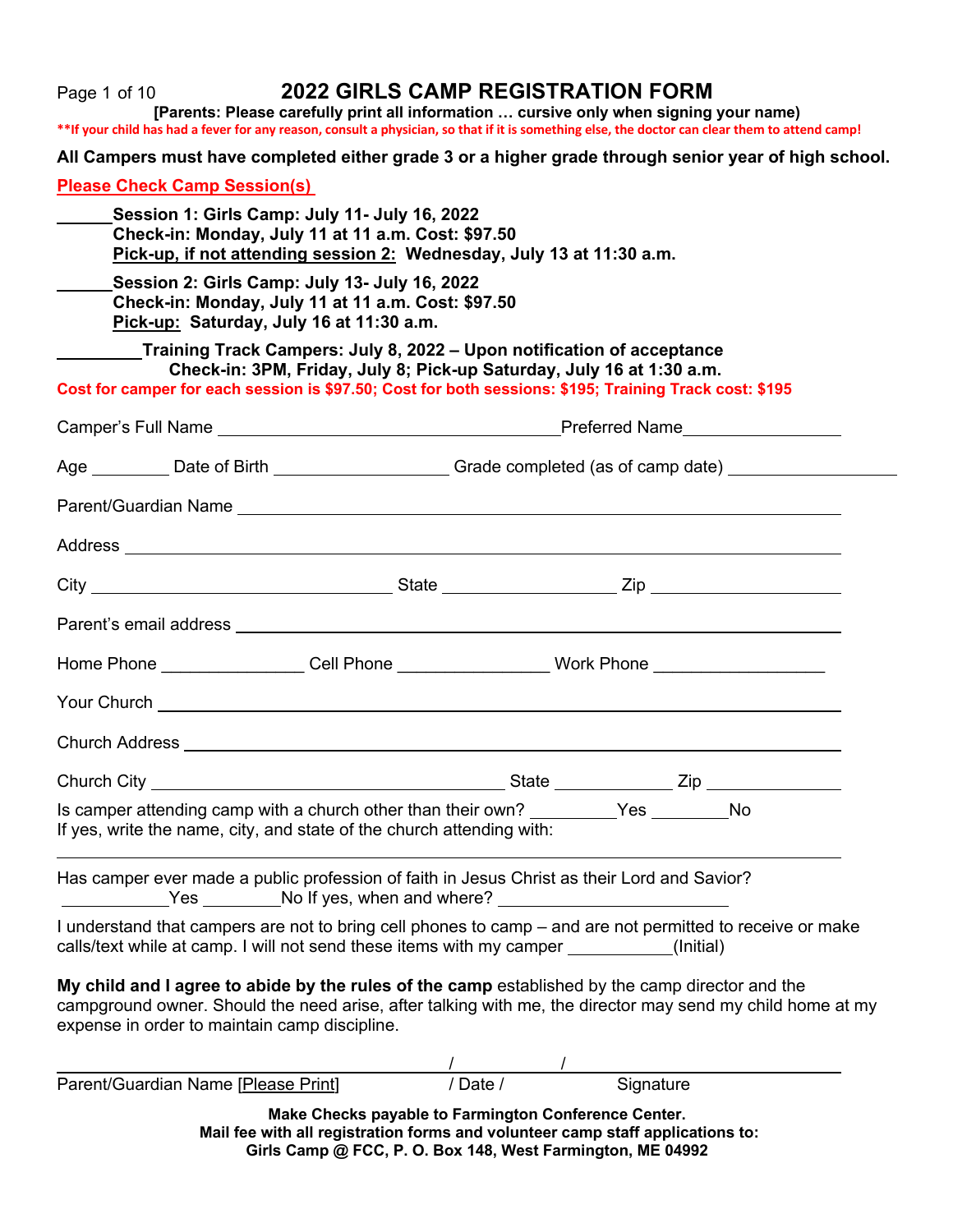## Page 2 of 10 **2022 SUMMER CAMP PERMISSION and INDEMNIFICATION FORM**

**If your child has had a fever for any reason, consult a physician, so that if it is something else, the doctor can clear them to attend camp!**

#### **Parents:** This form must be filled out for each camper attending camp. **Campers will not be allowed to attend camp without this completed form.**

| has my permission to attend Girls Camp @ Farmington                                                              |
|------------------------------------------------------------------------------------------------------------------|
| at the Farmington Conference Center, Farmington, ME on the following dates                                       |
| She has my permission to participate in recreation.<br>[Initial]                                                 |
| She has my permission to swim.<br>[Initial]                                                                      |
| She has my permission to be transported for field trips away from the Farmington Conference Center.<br>[Initial] |
| She has permission to engage in all camp activities except as noted.<br>(initial)                                |

# **Photography Permission for Participant Attending Camp**

On some occasions, photography/video will be taken of participants as they participate in the activities at camp. These photographs/video clips will only be used for promotion of Girls & Boys Camps and Farmington Conference Center. These promotions could be by way of brochures, mailings, web page, video, CD to each participating church, newspaper articles, special mailings. At no time will the names of campers be in any of these promotions. Your signature gives us permission to use photographs/videos taken at camp for the use of promotion as listed above.

Camper's Name:

Signature

(Parent or Guardian)

In case of medical emergency in which I cannot be reached, the adult leadership has my permission to contact a physician to provide any necessary medical attention for the above-named child. [Initial]

In consideration of the opportunity for the above-named child to participate in the Camp, I hereby agree to indemnify and defend the Farmington Conference Center as well as all Officers, Employees, Chaperones, Representatives, and Volunteers thereof, from:

- All liability for any property damage by, personal injury to, or loss of consortium of the abovenamed child and
- All liability whatever arising from any acts or omissions of the above-named child while going to, during, and returning from the Camp.

| Parent/Guardian Name      |      |
|---------------------------|------|
|                           |      |
| Parent/Guardian Signature | Date |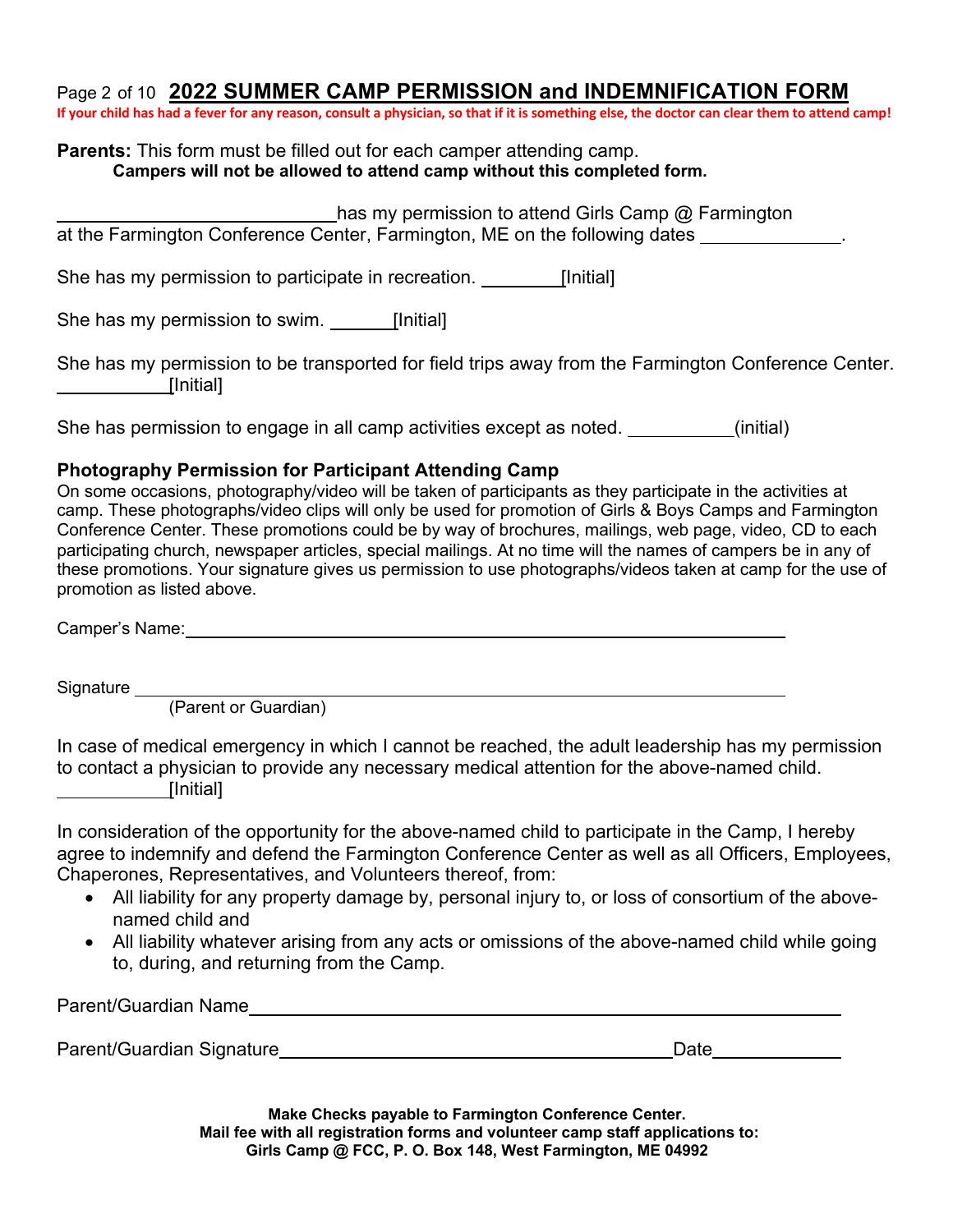Page 3 of 10 **2022 GIRLS CAMP REGISTRATION FORM [Parents: Please carefully print all information … cursive only when signing your name) \*\*If your child has had a fever for any reason, consult a physician, so that if it is something else, the doctor can clear them to attend camp!**

# **2022 Camp Sessions Waiver**

Due to recent changes in how camp can take place here at Farmington Conference Center, and in keeping with the Goals of Girls Camp at Farmington we will be running camp in 2 Sessions going forward.

The purpose of this is so we can continue to have a full week of camp with all of our campers.

On Wednesday of camp week, we will send all campers to a playing area here at camp with a bagged lunch for an hour and a half to facilitate any cleaning and repairs needed to be done. They will be supervised by FCC Staff (Ann Lawrence & Arleen Rackliffe). Afterwards, we will continue with camp for the second session.

First Session Campers not signed up for Session 2 will be picked up by parents/approved person at 11:30 a.m.

By signing below, I consent for my child/children to be on FCC property while being overseen by FCC Staff between camp sessions and understand that FCC and their staff are not liable for any damage or injury that may occur during that time.

Please Sign \_\_\_\_\_\_\_\_\_\_\_\_\_\_\_\_\_\_\_\_\_\_\_\_\_\_\_\_\_\_\_\_\_\_\_\_\_\_\_\_\_\_\_

Please Print **Executive Contract Contract Contract Contract Contract Contract Contract Contract Contract Contract Contract Contract Contract Contract Contract Contract Contract Contract Contract Contract Contract Contract** 

We appreciate your understanding and patience as we make these necessary changes, we are looking forward to seeing you and your children this summer!

Ann Lawrence, FCC Manager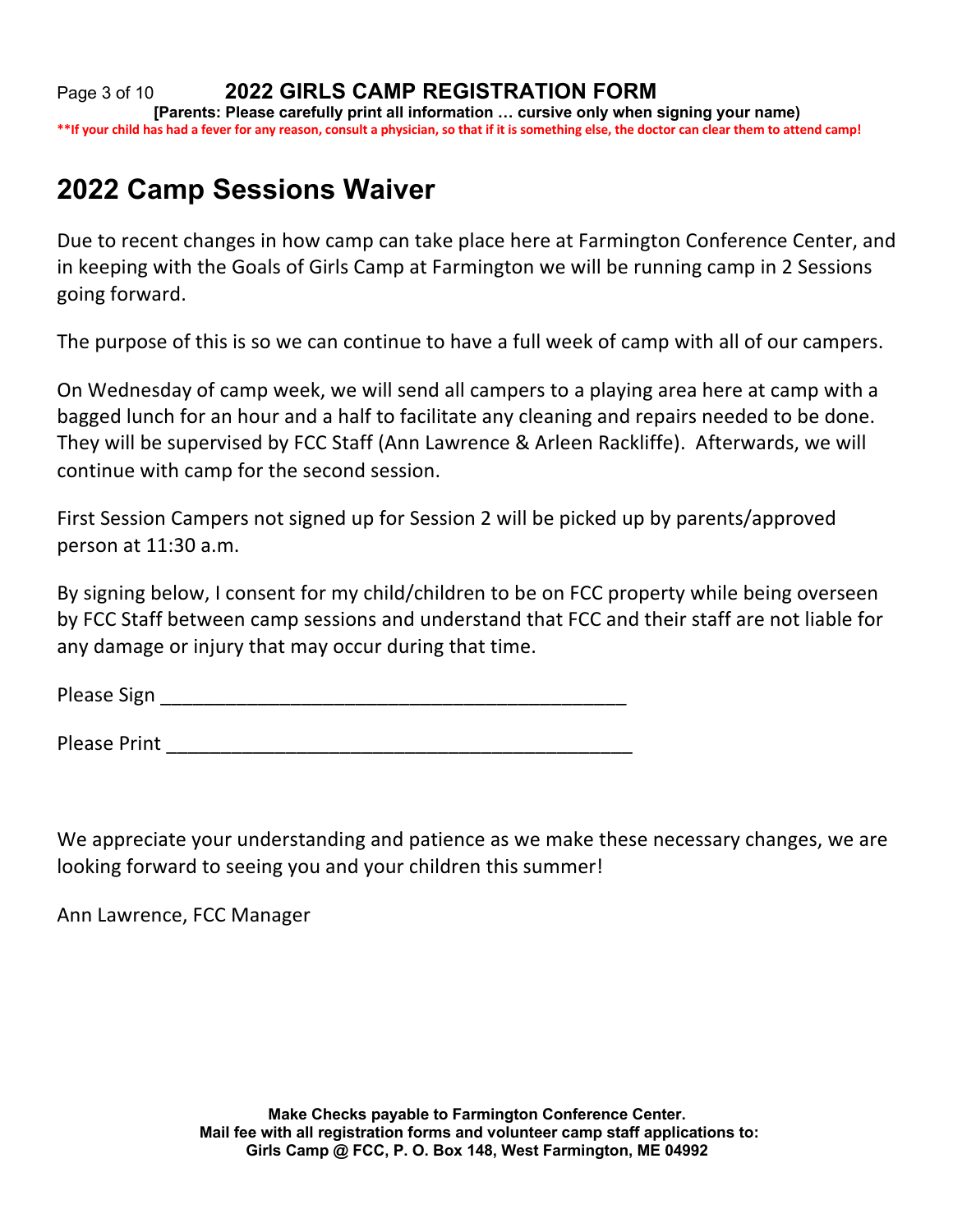Page 4 of 10 **2022 GIRLS CAMP REGISTRATION FORM**

**[Parents: Please carefully print all information … cursive only when signing your name) \*\*If your child has had a fever for any reason, consult a physician, so that if it is something else, the doctor can clear them to attend camp!**

# **COVID 19 Liability Release Waiver**

Due to the outbreak of the novel Coronavirus (COVID 19) in 2019-2020 and on into 2021, Girls Camp at Farmington along with Farmington Conference Center are taking extra precautions to protect our campers and staff with enhanced sanitation/disinfecting procedures in compliance with CDC guidelines.

Symptoms of COVID 19 include:

- **Fever**
- **Fatigue**
- Dry Cough
- Difficulty Breathing

I agree to the following

- I understand the above symptoms and affirm that I, as well as all household members, do not currently have, nor have experienced the symptoms listed above within the last 14 days.
- I affirm that I, as well as all household members, have not been diagnosed with COVID 19 within the past 30 days.
- I affirm that I, as well as all household members, have not knowingly been exposed to anyone diagnosed with COVID 19 within the past 30 days.
- I affirm that I, as well as all household members, have not traveled outside of the country or to any city considered to be a "hot spot" for COVID 19 in the past 30 days.
- I understand that the Farmington Conference Center/Girls Camp at Farmington has taken all reasonable safety and sanitation precautions but cannot guarantee that I/my child will not be exposed to COVID 19 while at camp, and that Farmington Conference Center/Girls Camp at Farmington cannot be held liable for any possible exposure.
- \*\*I understand that if my child comes down with a fever during camp, she will be placed in isolation. I will be notified immediately and I will need to come or have someone come pick her up within 2 hours of the call from Farmington Conference Center to me.

By signing below, I agree to each statement above and release Farmington Conference Center/Girls Camp at Farmington from any and all liability for unintentional exposure or harm due to COVID 19.

| Name      | Date |
|-----------|------|
|           |      |
|           |      |
| Signature | Date |

### **Your signature on this form is required before your camper will be allowed to stay at camp.**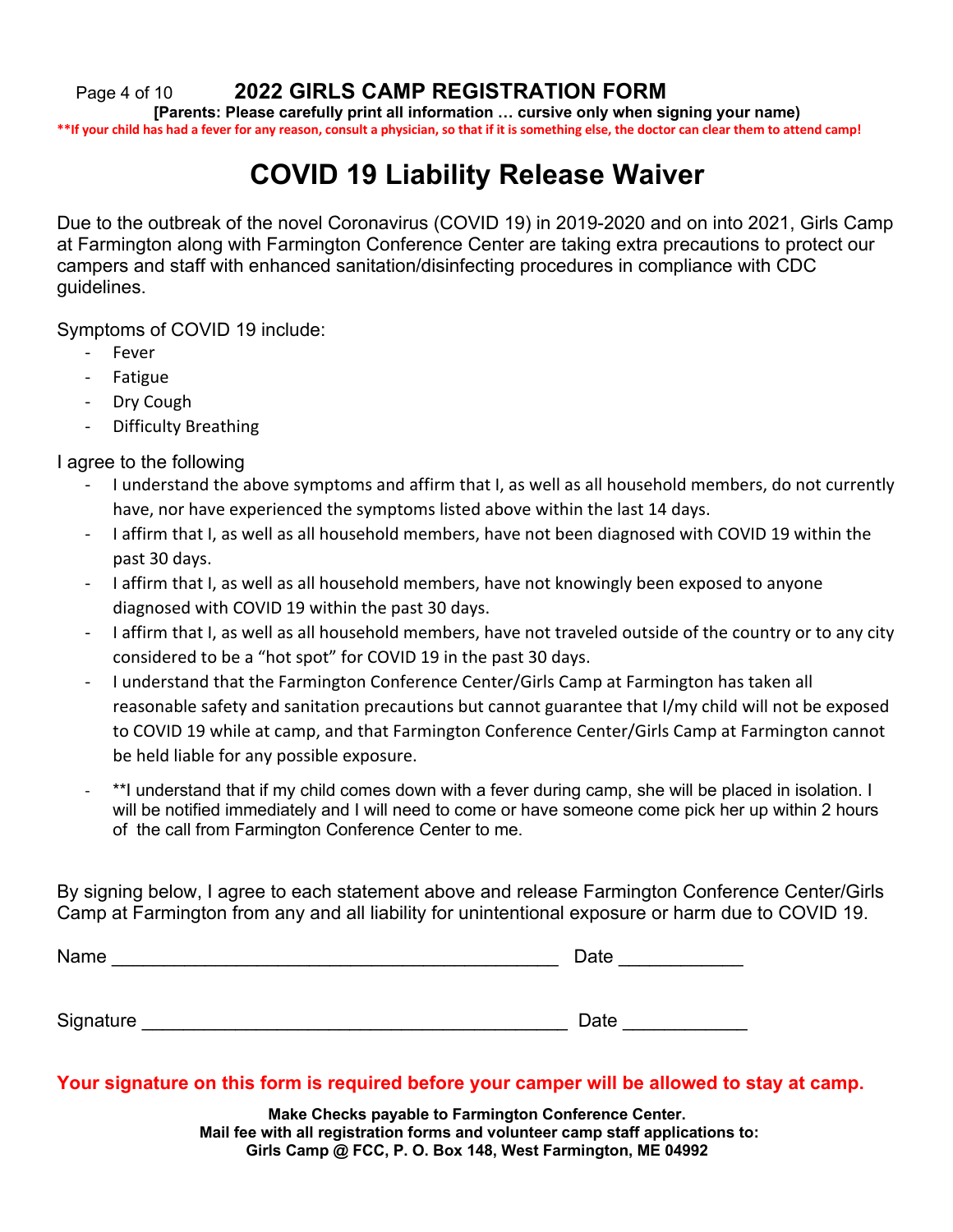## Page 5 of 10 **2022 Girls Camp Medical Form - Pg.1**

**If your child has had a fever for any reason, consult a physician, so that if it is something else, the doctor can clear them to attend camp! [Parents: Please carefully print all information … cursive only when signing your name)**

|                         | <b>Medical Check-off List for Camper</b><br>_______ Asthma? Submit an asthma action plan from the doctor<br>Copy of physical from physician (completed within the last year)<br>Copy of immunizations from physician - must include notarized medical or religious exemptions for<br>any state required immunizations that have not been given |  |  |
|-------------------------|------------------------------------------------------------------------------------------------------------------------------------------------------------------------------------------------------------------------------------------------------------------------------------------------------------------------------------------------|--|--|
| List:                   | Allergies - food, insects, plants, etc. ________ Yes ________ No                                                                                                                                                                                                                                                                               |  |  |
|                         | What symptoms does your child have and what is the treatment?<br>London London Channel Channel Channel Channel Channel Channel Channel Channel Channel Channel Channel Channel                                                                                                                                                                 |  |  |
| List:                   | <u> 1989 - Johann Stoff, amerikansk politiker (d. 1989)</u>                                                                                                                                                                                                                                                                                    |  |  |
|                         | What symptoms does your child have and what is the treatment?<br>Epi Pen <b>Denaming Contact Contact Contact Contact Contact Contact Contact Contact Contact Contact Contact Conta</b>                                                                                                                                                         |  |  |
| List:                   |                                                                                                                                                                                                                                                                                                                                                |  |  |
|                         | What symptoms does your child have and what is the treatment?                                                                                                                                                                                                                                                                                  |  |  |
|                         | If your child requires emergency medications, please include the allergy action plan that has been completed<br>by your physician and signed by a parent/guardian.                                                                                                                                                                             |  |  |
| If so, please identify: | Does your child have any diet restrictions? _______Yes ________ No                                                                                                                                                                                                                                                                             |  |  |
|                         |                                                                                                                                                                                                                                                                                                                                                |  |  |

**Be sure you check for and treat for Head lice before coming to camp** (Do this several days a week before camp and again the night before Camp Check-in). **All campers are checked for Head Lice during check-in.**  No camper with head lice will be allowed to stay and we want all campers to be able to stay for the camp.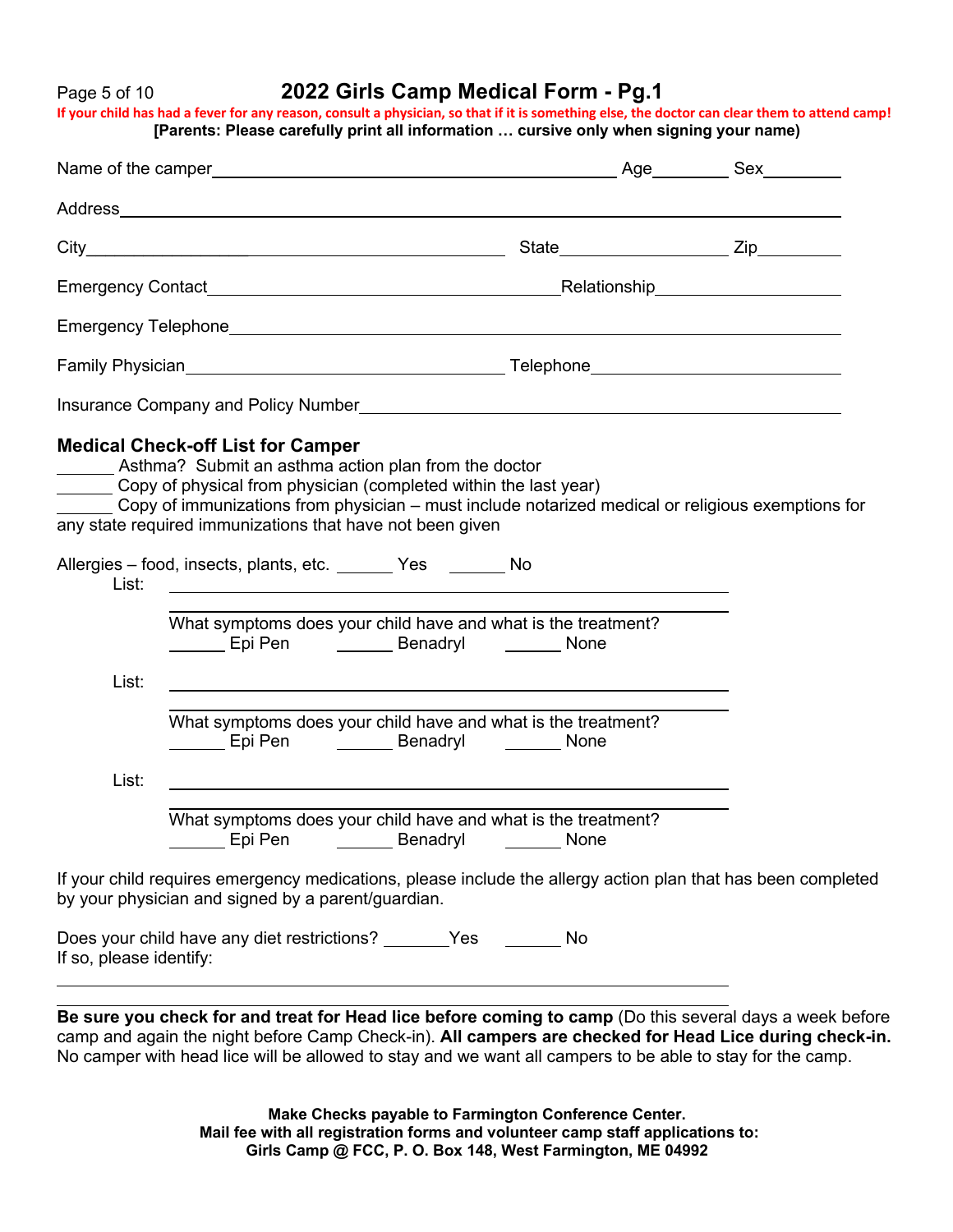Page 6 of 10 **2022 Girls Camp Medical Form – Pg. 2 If your child has had a fever for any reason, consult a physician, so that if it is something else, the doctor can clear them to attend camp!**

### **Camper**

If your child has one of the following medical issues that we should be aware of, please describe below and speak with the camp medical personnel at camp check-in.

| Anxiety <b>Example 2018</b> Anxiety <b>Anxiety</b> |  |
|----------------------------------------------------|--|
|                                                    |  |
|                                                    |  |
|                                                    |  |

Other

**Any prescription medications that are to be given during camp must be accompanied by instructions from the prescribing physician and MUST be in their original pharmacy container. \*\*\*Any medication that is otherwise presented will not be allowed to be given per State Law.**

### **List all prescriptions on the Prescription Form (Pg. 6)**

Over-the-counter medications must be in their original container with Camper's Name clearly on it along with written instructions including why, how, and when they are to be given.(i.e. seasonal allergy meds, menstrual cramps, vitamins, etc.)

### **Please check off below for permission for camp nurse to administer over-the-counter medications:**

Acetaminophen (Tylenol) yes \_\_\_\_\_\_\_ no\_\_\_\_\_\_\_\_ Ibuprofen (Advil, Motrin) yes\_\_ no Diphenhydramine (Benadryl) yes
<u>worrow no</u> no

The included Medication Form must be completed by parents/guardians with the names of all medications, what they are given for, times to be given and any other special instructions.

**These will be kept by the Camp Medical Personnel to make sure they are administered as directed.**

### **Campers may not have any medications in their cabins unless they are for emergency use and the camp has written permission from their doctor (Inhalers and Epi-pens).**

Parent/Guardian must fill in and sign below!

In the event I cannot be reached in an emergency, I hereby give permission to the physician selected by the camp to secure and administer treatment, including hospitalization, for the camper named above.

I understand that the camp health personnel will care for minor injuries and pains according to the Camp Medical Standard Orders Sheet. (These include but are not limited to: stomachaches, headaches, bug bites, minor scrapes and scratches.)

I, , have completed and signed this form and give permission for any of the medications listed above to be given as directed as well as any prescription meds brought to the camp as indicated on the Prescription Form. Parent/Guardian Signature Late and Contract and Contract and Contract and Date Date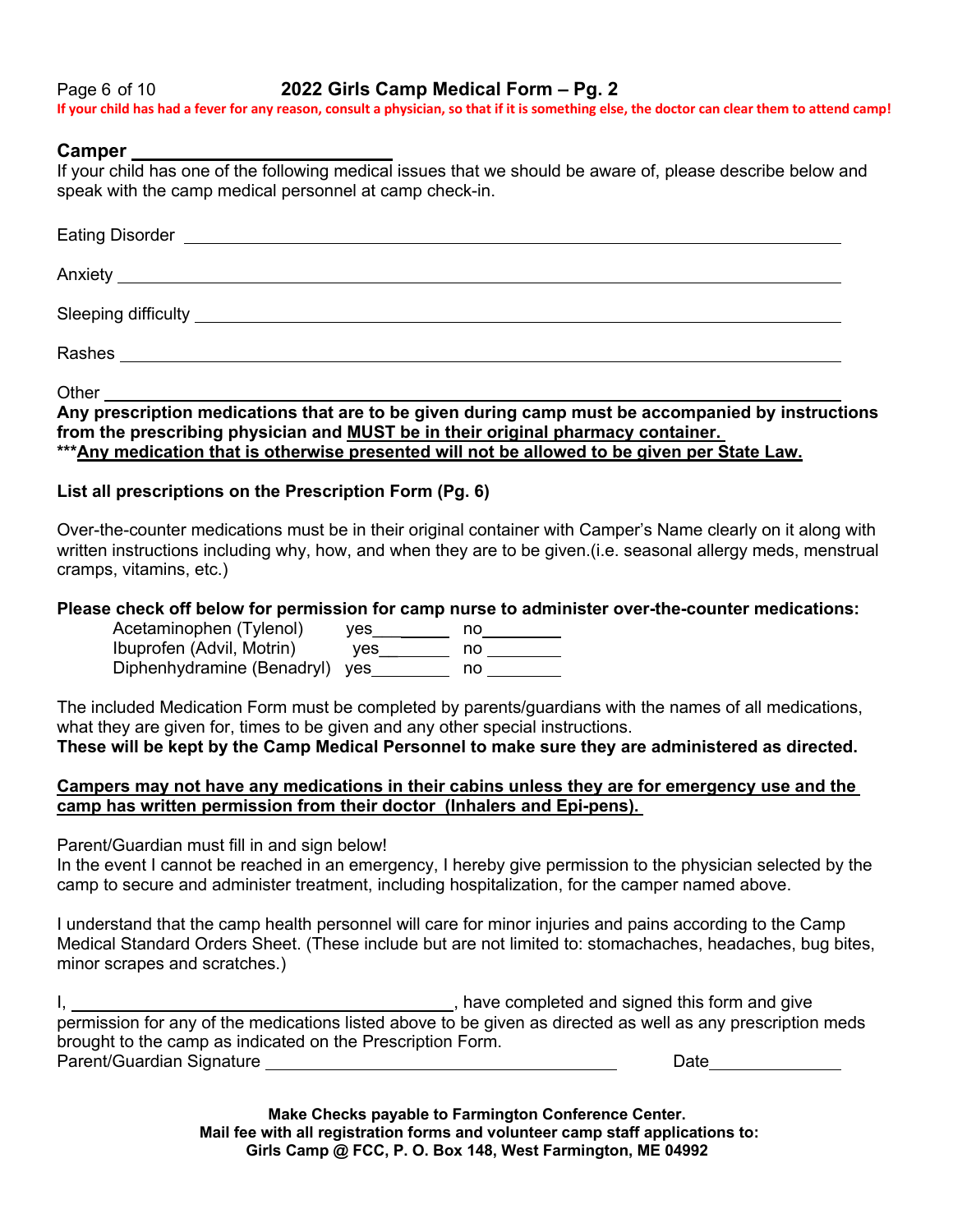Page 7 of 10 **2022 Girls Camp Medical Form – Pg. 3**

**If your child has had a fever for any reason, consult a physician, so that if it is something else, the doctor can clear them to attend camp!**

# **HEALTH MONITORING BEFORE COMING TO CAMP!**

# **COVID-19 INSTRUCTIONS**

# **We are including a Daily Health Monitoring Form (Pg.8) to assist you as you monitor your child's/children's health before bringing them to camp check-in.**

**Please complete this "Daily Health Monitoring Form" for 14 days prior to camper check-in date. Use the copy included so that you can answer the questions below and bring with you to check-in!**

People with COVID-19 have had a wide range of symptoms reported – ranging from mild symptoms to severe illness. Symptoms may appear **2-14 days after exposure to the virus.**

**People with these symptoms may have COVID-19:** Each camper will be asked the following questions at check-in. Bring with you the chart (online or hard copy) to show that you have checked your camper for the required time period before bringing your camper. In the questions below, You = Name of Camper.

- 1. Has your child had a fever (100.4 or above) or chills? Check daily.
- o No
- o Yes
- 2. Has your child had a cough or difficulty breathing (not related to asthma or allergies)?
- o No
- o Yes
- 3. Has your child had unexplained muscle aches or fatigue?
- o No
- o Yes
- 4. Has your child had Nausea, vomiting or diarrhea?
- o No
- o Yes
- 5. Has your child had a new loss of taste or smell?
- o No
- o Yes
- 6. Has your child been diagnosed with COVID 19?
- o No
- o Yes
- 7. Have you or child been in close contact with someone diagnosed with COVID 19 or been exposed to someone with symptoms or a confirmed or suspected case.
- o No
- o Yes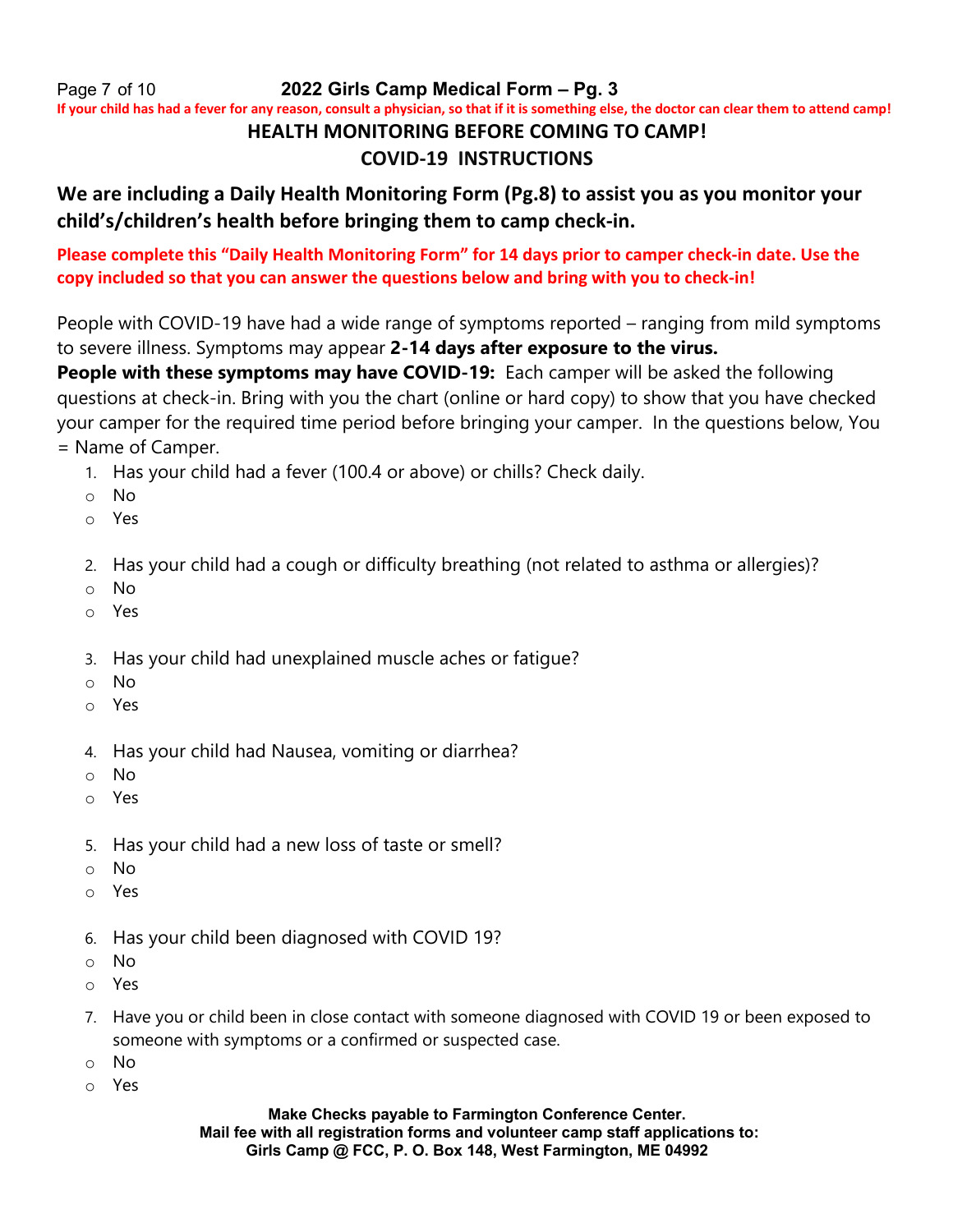# Page 8 of 10 **2022 Girls Camp at Farmington Daily Health Monitoring Form**

**Camper Name**

## **Please put in the actual temperature each day for the Daily Temperature Log.**

### **For all other questions, answer yes or no to all questions**

| <b>DAY</b>                                                                                                                                                                                  | $\mathbf{1}$ | $\overline{2}$ | $\overline{\mathbf{3}}$ | $\overline{4}$ | $\overline{5}$ | $\overline{6}$ | $\overline{7}$ | $\overline{\mathbf{8}}$ | $\overline{9}$ | 10 | 11 | 12 | 13 | 14 |
|---------------------------------------------------------------------------------------------------------------------------------------------------------------------------------------------|--------------|----------------|-------------------------|----------------|----------------|----------------|----------------|-------------------------|----------------|----|----|----|----|----|
| Daily<br>Temperature<br>Log                                                                                                                                                                 |              |                |                         |                |                |                |                |                         |                |    |    |    |    |    |
| Has your child<br>had cough or<br>breathing<br>difficulty (not<br>related to<br>asthma or<br>allergies?                                                                                     |              |                |                         |                |                |                |                |                         |                |    |    |    |    |    |
| Has your child<br>had<br>unexplained<br>muscle aches<br>or fatigue?                                                                                                                         |              |                |                         |                |                |                |                |                         |                |    |    |    |    |    |
| Has your child<br>had nausea,<br>vomiting or<br>diarrhea?                                                                                                                                   |              |                |                         |                |                |                |                |                         |                |    |    |    |    |    |
| Has your child<br>had a new loss<br>of taste or<br>smell?                                                                                                                                   |              |                |                         |                |                |                |                |                         |                |    |    |    |    |    |
| Has your child<br>been diagnosed<br>with COVID-19?                                                                                                                                          |              |                |                         |                |                |                |                |                         |                |    |    |    |    |    |
| Have you or<br>your child been<br>in close contact<br>with someone<br>diagnosed with<br>COVID-19 or<br>been exposed<br>to someone<br>with symptoms<br>or suspected<br>case of COVID-<br>19? |              |                |                         |                |                |                |                |                         |                |    |    |    |    |    |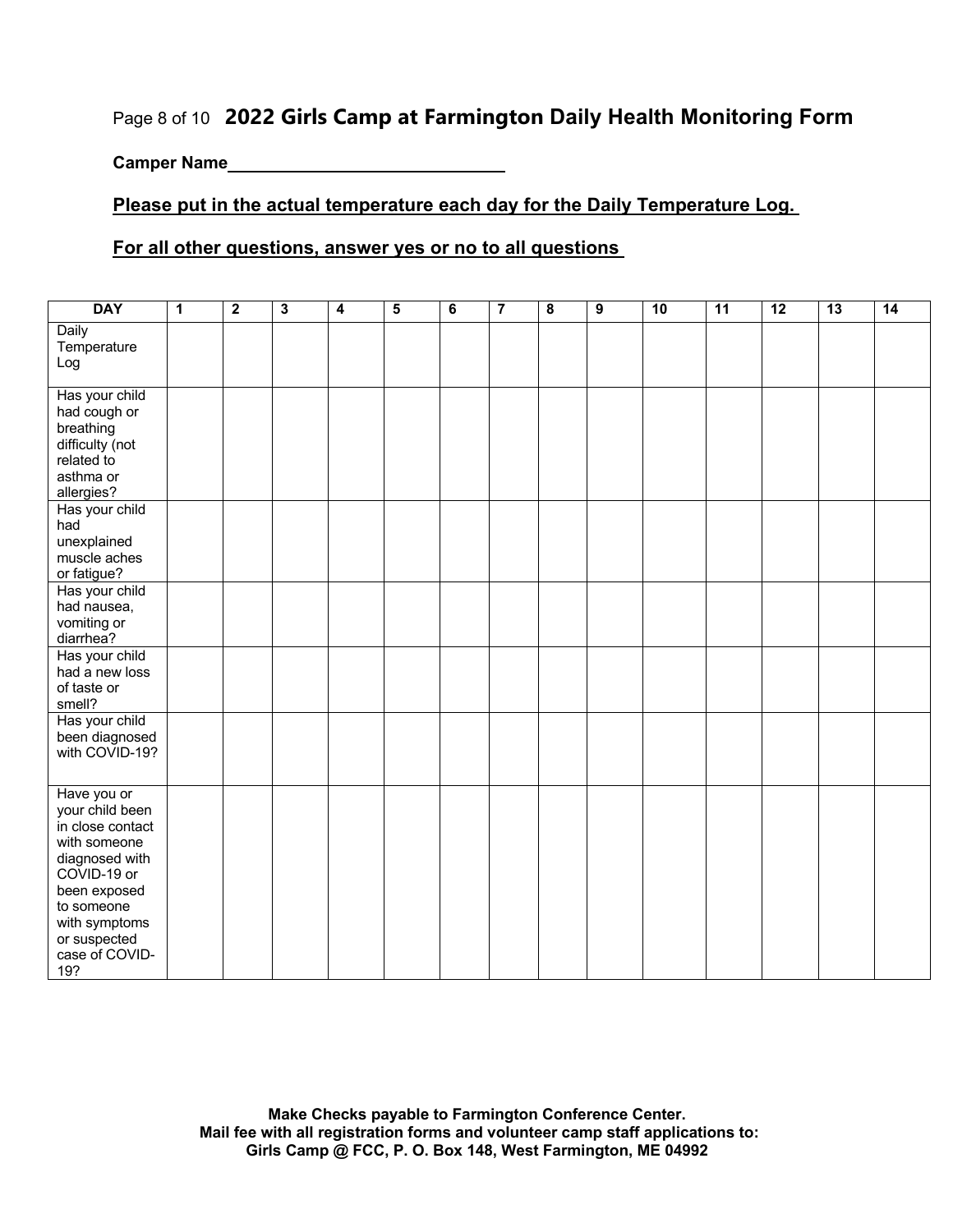# Page <sup>9</sup> of <sup>10</sup> **Girls Camp at Farmington 2022Prescription Form**

**List all prescriptions your child will be taking during camp**

**All medicine must be brought in the original prescription container.** 

**If your child has had a fever for any reason, consult a physician, so that if it is something else, the doctor can clear them to attend camp!**

List the name of the prescription and the dosage for each day your child will be at camp. If medicine needs to be taken at a specific time other than meals, please list the exact time prescription it needs to be taken: (ex: evening: Bedtime, afternoon: 2:00 PM or AM, etc.)

| <b>Camper's Name</b> |         |                  |       | <b>Camp Group</b> |        |                                     |
|----------------------|---------|------------------|-------|-------------------|--------|-------------------------------------|
|                      |         |                  |       |                   |        | (Younger or Older or Training Track |
| Prescription:        |         |                  |       |                   |        |                                     |
|                      | Morning | <b>Breakfast</b> | Lunch | Afternoon         | Dinner | Evening                             |
| Sunday               |         |                  |       |                   |        |                                     |
| Monday               |         |                  |       |                   |        |                                     |
| Tuesday              |         |                  |       |                   |        |                                     |
| Wednesday            |         |                  |       |                   |        |                                     |
| Thursday             |         |                  |       |                   |        |                                     |
| Friday               |         |                  |       |                   |        |                                     |
| Saturday             |         |                  |       |                   |        |                                     |

### Prescription:

|           | Morning | <b>Breakfast</b> | Lunch | Afternoon | Dinner | Evening |
|-----------|---------|------------------|-------|-----------|--------|---------|
| Sunday    |         |                  |       |           |        |         |
| Monday    |         |                  |       |           |        |         |
| Tuesday   |         |                  |       |           |        |         |
| Wednesday |         |                  |       |           |        |         |
| Thursday  |         |                  |       |           |        |         |
| Friday    |         |                  |       |           |        |         |
| Saturday  |         |                  |       |           |        |         |

Prescription:

|           | Morning | <b>Breakfast</b> | Lunch | Afternoon | Dinner | Evening |
|-----------|---------|------------------|-------|-----------|--------|---------|
| Sunday    |         |                  |       |           |        |         |
| Monday    |         |                  |       |           |        |         |
| Tuesday   |         |                  |       |           |        |         |
| Wednesday |         |                  |       |           |        |         |
| Thursday  |         |                  |       |           |        |         |
| Friday    |         |                  |       |           |        |         |
| Saturday  |         |                  |       |           |        |         |

### **Make additional copies of this form as needed.**

**Bring Camper's Prescription Form to Camp Check-in with all prescriptions in their original containers. Give to Camp Medical Staff.**